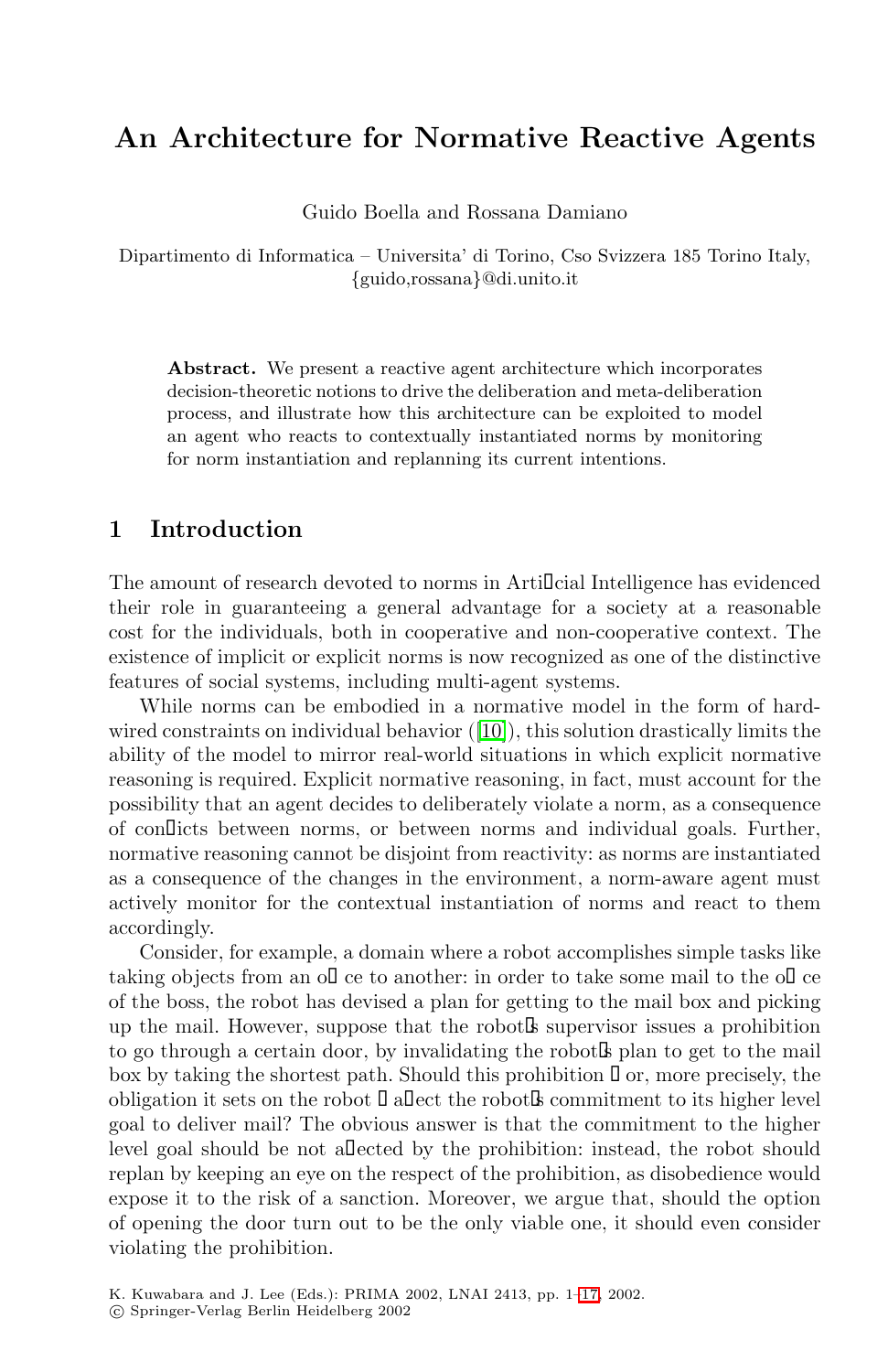<span id="page-1-0"></span>Notice that the situation depicted in the example is similar to a replanning problem in a dynamic environment: in that it can be compared with a situation in which the robot finds the door locked on its way to the boss' of ce and is forced to replan.

But how can the compliance to norms be reconciled with the activities that an agent is currently bringing about? In this paper, we propose a model of normative reasoning that allows an agent to react to norms in dynamically changing social contexts by forming norm-related intentions based on utility considerations.The model relies on the use of a *reactive agent architecture*, that provides the agent with the ability to react to the exogenous goals – and, in particular, to the goals posed by norms – by possibly modifying its current intentions.

In the example, this corresponds to realizing that the prohibition to open the door has been instantiated, forming the goal to respect this prohibition, and eventually considering this goal for satisfaction.

The reactive agent architecture is integrated with an interactional framework; in this framework, the utility of a norm-compliant behavior is evaluated with respect to the social environment in which the agent is situated: the agent decides whether a norm is worth respecting or not by comparing the utility it may gain from respecting it (thus avoiding a sanction) with the utility it may gain from non respecting it.

In practice, the robot should not automatically opt for complying with the prohibition: in order to exhibit an intelligent, flexible behavior, it should first devise a line of behavior that complies with the prohibition to go through the door, and then trade it o against its original line of behavior, in the light of the utility associated with each option.

This paper is organized as follows: in the section 2, we present the reactive agent architecture the overall model relies on; in section 3 and 4, the utilitydriven deliberative component is described.Then, in section 5, we introduce the model of normative reasoning that, in conjunction with the reactive agent architecture described in previous sections, yields the reactivity to norms described and exemplified in section 6.

# **2 The Agent Architecture**

The architecture is composed of a *deliberation module*, an execution module, and a sensing module, and relies on a meta-deliberation module to evaluate the need for re-deliberation, following [\[11\]](#page-16-0).The internal state of the agent is defined by its beliefs about the current world, its goals, and the intentions (plans) it has formed in order to achieve a subset of these goals. The agent's deliberation and redeliberation are based on decision-theoretic notions: the agent is driven by the overall goal of maximizing its utility based on a set of preferences encoded in a utility function.

The agent is situated in a dynamic environment, i.e. the world can change independently from the agent's actions, new obligations may arise, and actions can have non-deterministic e ects, i.e., an action can result in a set of alternative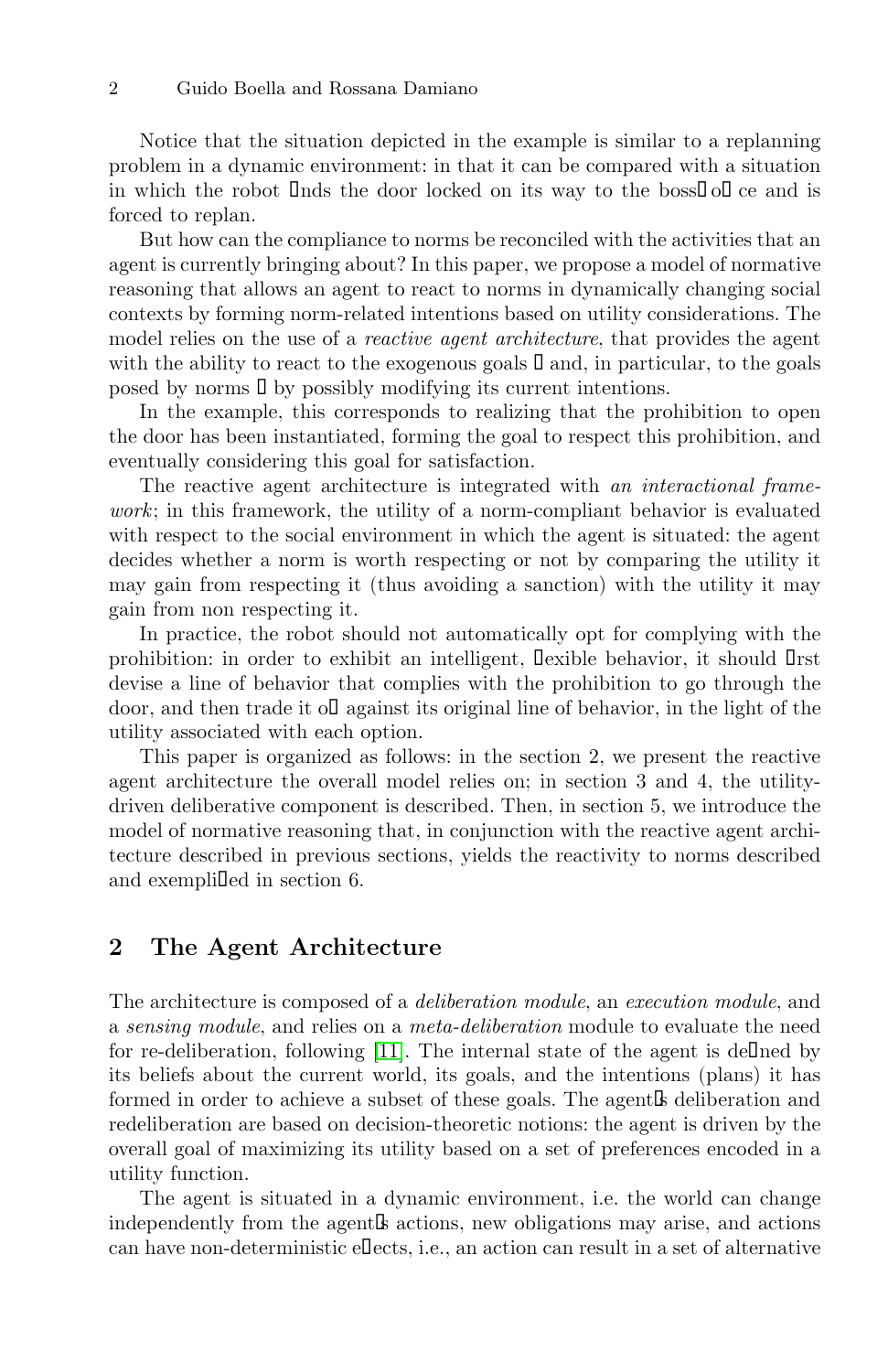e ects. Moreover, there is no perfect correspondence between the environment actual state and the agent's representation of it.

In this architecture, intentions are dynamic, and can be modified as a result of re-deliberation: if the agent detects a significant mismatch between the initially expected and the currently expected utility brought about by a plan, the agent revises its intentions by performing re-deliberation.As a result, the agent is likely to become committed to dierent plans along time, each constituted of a di erent sequence of actions. However, while the intention to execute a certain plan remains the same until it is dropped or satisfied, the commitment to execute single actions evolves continuously as a consequence of both execution and redeliberation.

In order to represent dynamic intentions, separate structures for representing plan-level commitment and action-level commitment have been introduced in the architecture. So, intentions are stored in two kind of structures: plans, representing goal-level commitment, and *action-executions*, representing action-level commitment. New instances of the plan structure follow one another in time as a consequence of the agent's redeliberation; on the contrary, the action-level commitment of an agent is recorded in a unitary instance of the action-execution structure, called execution record, whose temporal extent coincides with the agent's commitment to a goal and which is updated at every cycle.

The behavior of the agent is controlled by an execution-sensing loop with a meta-level deliberation step (see figure 1).When this loop is first entered, the deliberation module is invoked on the initial goal; the goal is matched against the plan schemata contained in the library, and when a plan schema is found, it is passed to the planner for refinement.The best plan becomes the agent's current intention, and the agent starts executing it.After executing each action in the plan, the sensing module monitors the e ects of the action execution. and updates the agent's representation of the world.If the agent realizes that the world has changed, the meta-deliberation module evaluates the updated representation of the world by means of an execution-monitoring function: if the world meets the agent's expectations, there is no need for re-deliberation, and the execution is resumed; otherwise, if the agent's intentions are not adequate

*goals intentions* DELIBERATION EXECUTION planning DELIBERATION *world*META-DELIBERATION WORLD **META**replanning SENSING *subjective*

**Fig. 1.** The structure of the agent architecture. Dashed lines represent data flow, solid lines represent control flow. The grey components determine the agent's state.

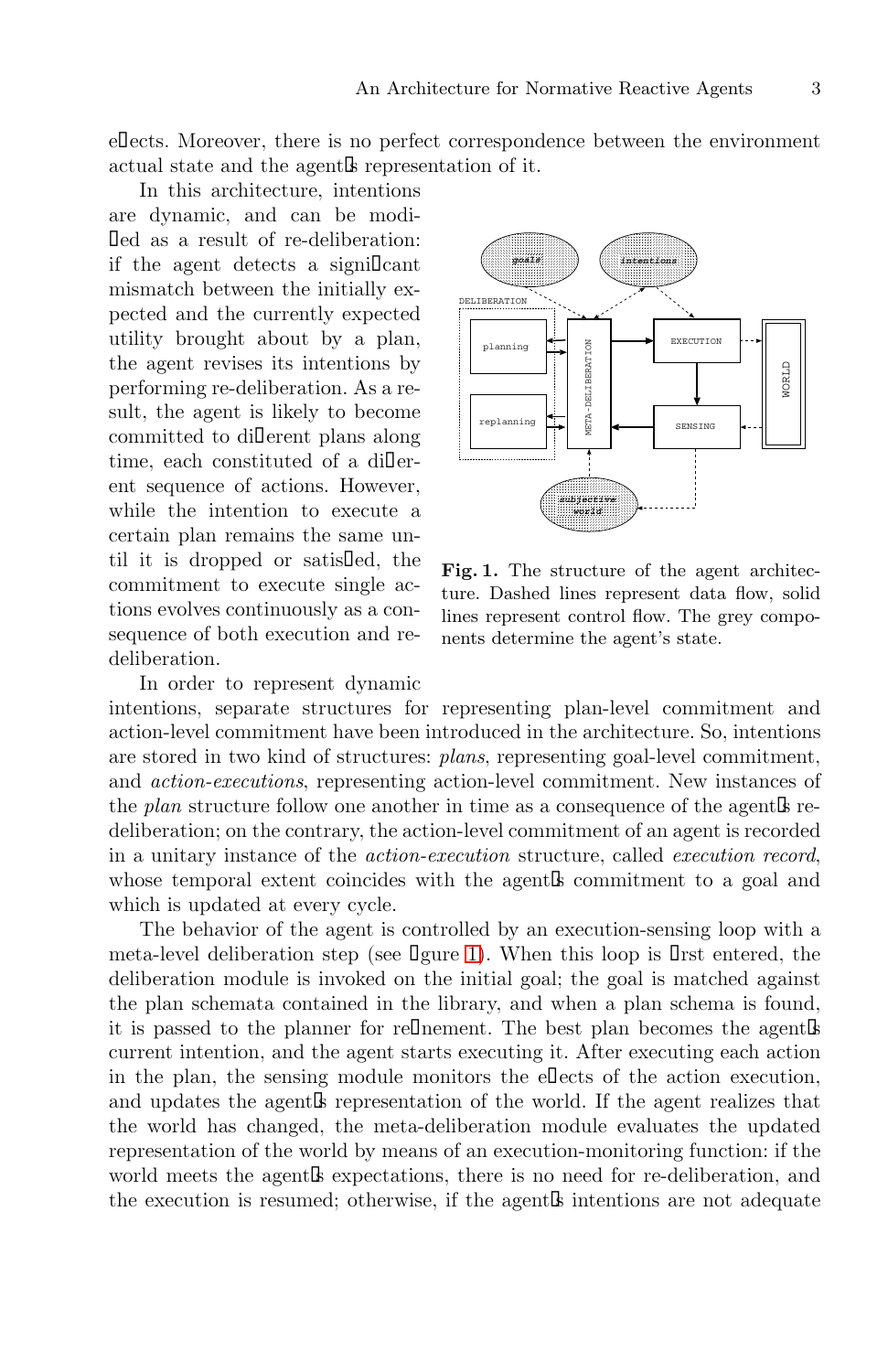anymore to the new environment, then the deliberation module is assigned the task of modifying them.

As discussed in the next section, due to the agent's uncertainty about the outcome of the plan, the initial plan is associated to an expected utility interval, but this interval may vary as the execution of the plan proceeds.The executionmonitoring function, which constitutes the core of the meta-deliberation module, relies on the agent's subjective expectations about the utility of a certain plan: this function computes the expected utility of the course of action constituted by the remaining plan steps in the updated representation of the world.The new expected utility is compared to the previously expected one, and the dievence is calculated: replanning is performed only if there is a significant dieference.

If new deliberation is not necessary, the meta-deliberation module simply updates the execution record and releases the control to the execution module, which executes the next action. On the contrary, if new deliberation is necessary, the deliberation module is given the control and invokes its *replanning compo*nent on the current plan with the task of finding a better plan; the functioning of the replanning component is inspired to the notion of persistence of intentions ([\[3\]](#page-15-0)), in that it tries to perform the most local replanning which allows the expected utility to be brought back to an acceptable dievence with the previously expected one.

# **3 The Planning Algorithm**

The action library is organized along two *abstraction* hierarchies. The *sequential* abstraction hierarchy is a task decomposition hierarchy: an action type in this hierarchy is a macro-operator which the planner can substitute with a sequence of (primitive or non-primitive) action types. The *specification hierarchy* is composed of abstract action types which subsume more specific ones.

In the following, for simplicity, we will refer to *sequentially abstract* actions as complex actions and to actions in the specification hierarchy as abstract actions.

A plan (see section [2\)](#page-1-0) is a sequence of action instances and has associated the goal the plan has been planned to achieve.A plan can be partial both in the sense that some steps are complex actions and in the sense that some are abstract actions.Each plan is associated with the derivation tree (including both abstract and complex actions) which has been built during the planning process and that will be used for driving the replanning phase.

Before refining a partial plan, the agent does not know which plan (or plans)  $-$  among those subsumed by that partial plan in the plan space  $-$  is the most advantageous according to its preferences. Hence, the expected utility of the abstract action is uncertain: it is expressed as an interval having as upper and lower bounds the expected utility of the best and the worst outcomes produced by substituting in the plan the abstract action with all the more specific actions it subsumes.This property is a key one for the planning process as it makes it possible to compare partial plans which contain abstract actions.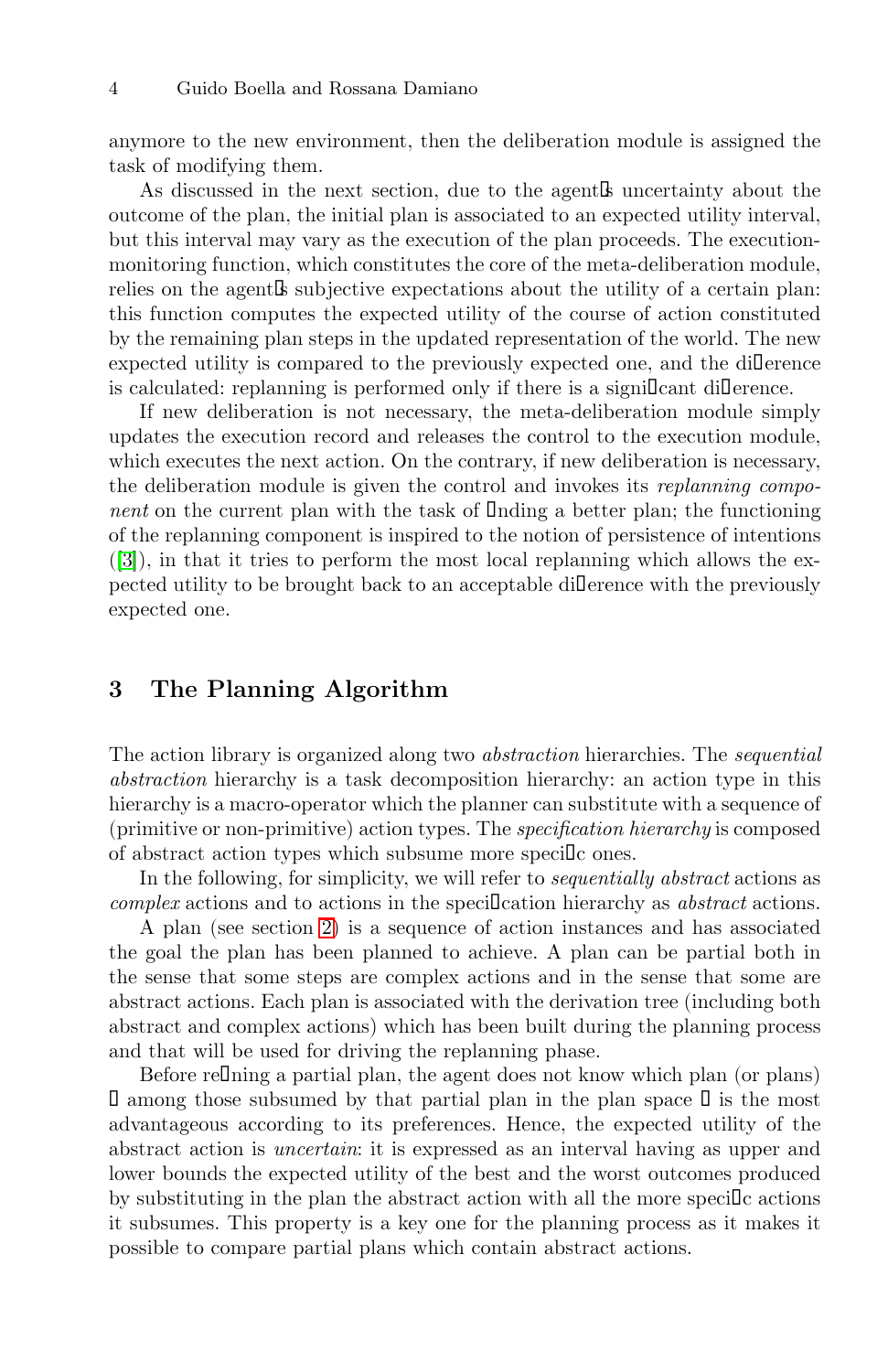<span id="page-4-0"></span>The planning process starts from the topmost action in the hierarchy which achieves the given goal.If there is no time bound, it proceeds refining the current plan(s) by substituting complex actions with the associated decomposition and abstract actions with all the more specific actions they subsume, until it obtains a set of plans which are composed of primitive actions.

At each cycle the planning algorithm re-starts from a less partial plan, i.e., a plan that subsumes a smaller set of alternatives in the plan space: at the beginning this plan coincides with the topmost action which achieves the goal, in the subsequent refinement phases it is constituted by a sequence of actions; this feature is relevant for replanning, as it make it possible to use the planner for refining any partial plan, no matter how it has been generated.

At each refinement step, the expected utility of each plan is computed by projecting it from the current world state; notice that, as observed above, it is possible to compute the expected utility of a partial plan, which encompasses the expected utilities of the alternatives plans it subsumes. Now, a *pruning* heuristic can be applied, by discarding the plans identified as suboptimal, i.e., plans whose expected utility upper bound is lower than the lower bound of some other plan  $p$ . The sub-optimality of a plan  $p'$  with respect to  $p$  means that all possible refinements of  $p$  have an expected utility which dominates the utility of  $p'$ , and, as a consequence, dominates the utility of all refinements of  $p'$ : consequently, suboptimal plans can be discarded without further refining them. On the contrary, plans which have overlapping utilities need further refinement before the agent makes any choice.

# **4 The Replanning Algorithm**

If a replanning phase is entered, it means that the current plan does not reach the agent's goal, or that it reaches it with a very low utility compared with the initial expectations.In the norm instantiation example introduced in the Introduction, for instance, the possibility for the robot to be sanctioned if it violates the prohibition to go through the door may decrease the utility of the current plan – although it satisfies the robot's original goal to deliver mail.

However, even if the utility of the current plan drops, it is possible that the current plan is 'close' to a similar feasible solution, where closeness is represented by the fact that both the current solution and a new feasible one are subsumed by a common partial plan at some level of abstraction in the plan space defined by the action hierarchy.

The key idea of the replanning algorithm is then to make the current plan more partial, until a more promising partial plan is found: at each partialization step, the current plan is replaced by a more partial plan – which subsumes it in the plan space – by traversing the abstraction hierarchies in a upsidedown manner, and the planning process is restarted from the the new partial plan. The abstraction and the decomposition hierarchy play complementary roles in the algorithm: the abstraction hierarchy determines the alternatives for substituting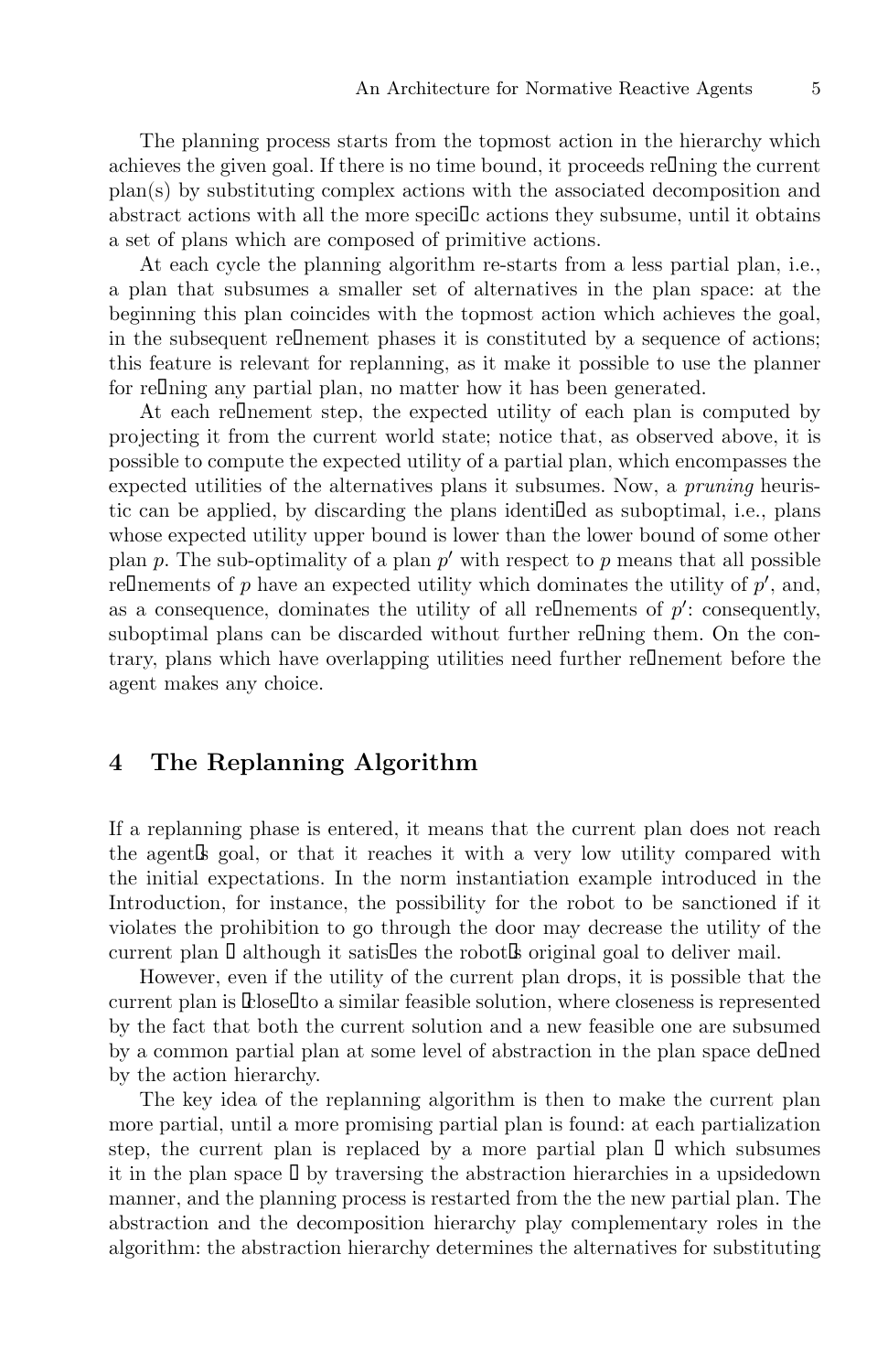```
procedure plan replan(plan p, world w){
/* find the first action which will fail */
action a := find-focused-action(p,w);mark a; //set a as the FA
plan p' := p;
plan p' := p;
/* while a solution or the root are not found */
while (not(achieve(p'', w, goal(p'')))and has-father(a)){
/* look for a partial plan with better utility */
 while (not (promising(p', w, p))
         and has-father(a)){
   p' := partialize(p);
   project(p',w); \} //evaluate the action in w
/* restart planning on the partial plan */
p' := refine(p', w); }
return p'';}
```
Fig. 2. The main procedure of the replanning algorithm, replan

the actions in the plan, while the decomposition hierarchy is exploited to focus the substitution process on a portion of the plan.

The starting point of the partialization process inside the plan is the first plan step whose preconditions do not hold, due to some event which changed the world or to some failure of the preceding actions.

In [\[7\]](#page-15-0)'s planning framework the Strips-like precondition/ e ect relation is not accounted for: instead, an action is described as a set of conditional e ects. The representation of an action includes both the action intended e ects, which are obtained when its 'preconditions' hold, and the e ects obtained when its 'preconditions' do not hold.For this reason, the notation of actions has been augmented with the information about the action intended e ect, which makes it possible to track the motivations why it has been included int he plan, and to identify its preconditions.<sup>1</sup>

The task of identifying the next action whose preconditions do not hold (the 'focused action') is accomplished by the Find-focused-action function (see the main procedure in Figure 2); mark is the function which sets the current focused action of the plan). Then, starting from the focused action  $(FA)$ , the replanning algorithm partializes the plan, following the derivation tree associated with the plan (see the partializes function in Figure [3\)](#page-6-0).

If the action type of the FA is directly subsumed by an abstract action type in the derivation tree, the focused action is deleted and the abstract action substitutes it in the tree frontier which constitutes the plan.

 $^{\rm 1}$  Since it is possible that more than one condition-effect branch lead to the goal (maybe with different satisfaction degrees), different sets of preconditions can be identified by selecting the condition associated to successful effects.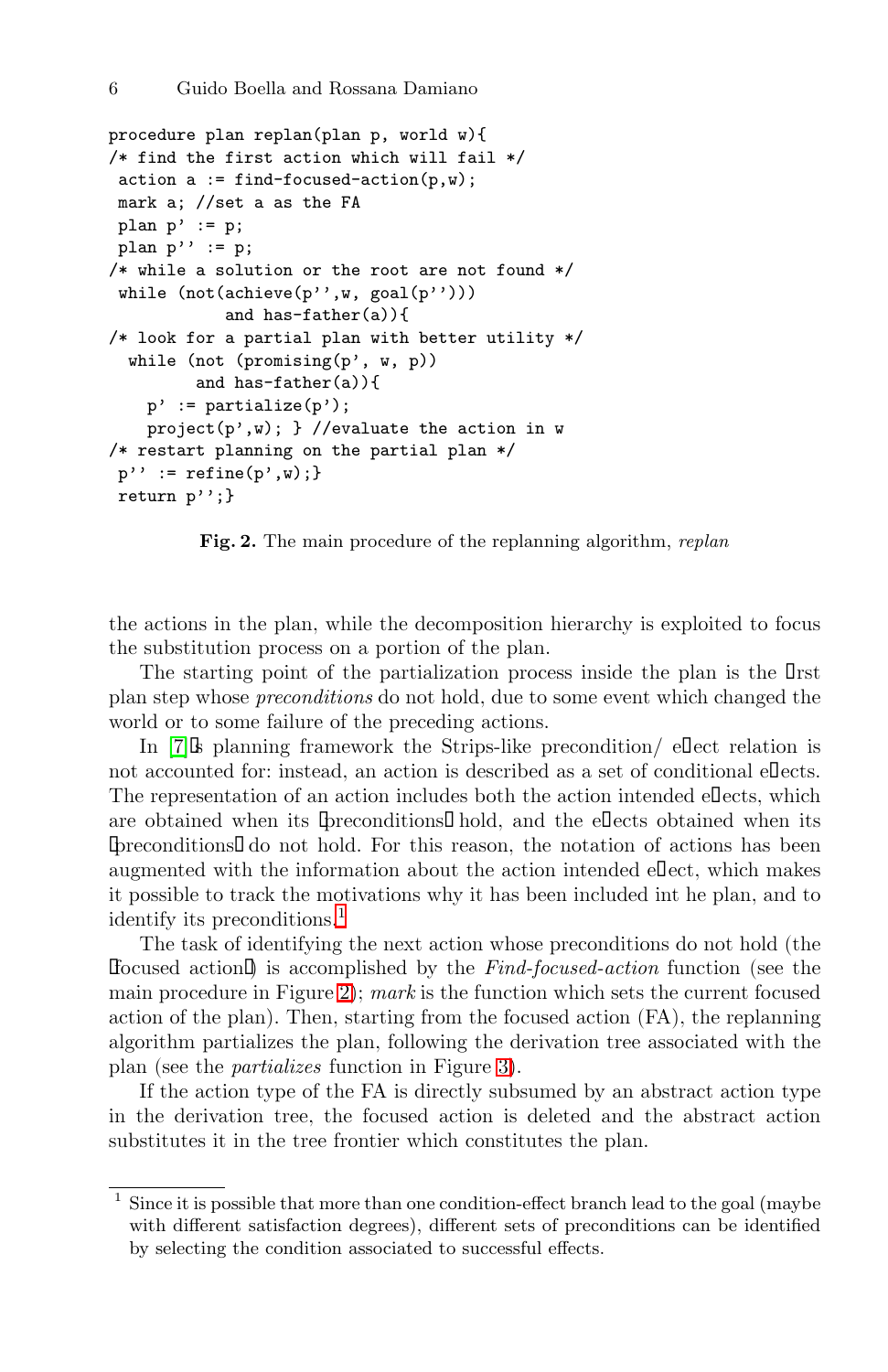```
function plan partialize(plan p){
action a := marked-action(p); /* a is the FA of p *//* if it is subsumed by a partial action */
if (abstract(father(a))){
  delete(a, p); /* delete a from the tree */return p;}
/* no more abstract parents: we are in a decomposition */
else if (complex(father(a)){
       a1 := find-sibling(a,p);
        if (null(a1))/* there is no FA in the decomposition */
          mark(father(a)) //set the FA
     //delete the decomposition
          delete(descendant(father(a)),p);
          return p;}
  else { //change the current FA
          unmark(a);
          mark(a1);}}}}
```
**Fig. 3.** The procedure for making a plan more abstract, partialize.

On the contrary, if FA appears in a decomposition (i.e., its father in the derivation tree is a sequentially abstract action) then two cases are possible (see the find-sibling function in [4\)](#page-7-0):

- 1.There is some action in the plan which is a descendant of a sibling of FA in the decomposition and which has not been examined yet: this descendant of the sibling becomes the current FA.The order according to which siblings are considered reflects the assumption that it is better to replan non-executed actions, when possible: so, right siblings (from the focused action on) are given priority on left siblings.
- 2. All siblings in the decomposition have been already refined (i.e., no one has any descendant): all the siblings of FA and FA itself are removed from the derivation tree and replaced in the plan by the complex sequential action, which becomes the current FA (see Figure  $4$ ).<sup>2</sup>

As discussed in the Introduction, the pruning process of the planner is applied in the refinement process executed during the replanning phase.In this way, the di culty of finding a new solution from the current partial plan is alleviated by the fact that suboptimal alternatives are discarded before their refinement.

Beside allowing the pruning heuristic, however, the abstraction mechanism has another advantage. Remember that, by the definition of abstraction discussed in Section [2,](#page-1-0) it appears that, given a world state, the outcome of an abstract action includes the outcomes of all the actions it subsumes.

Since an action type may occur in multiple decompositions<sup>3</sup>, in order to understand which decomposition the action instance appears into, it is not sufficient to use the action type library, but it is necessary to use the derivation tree).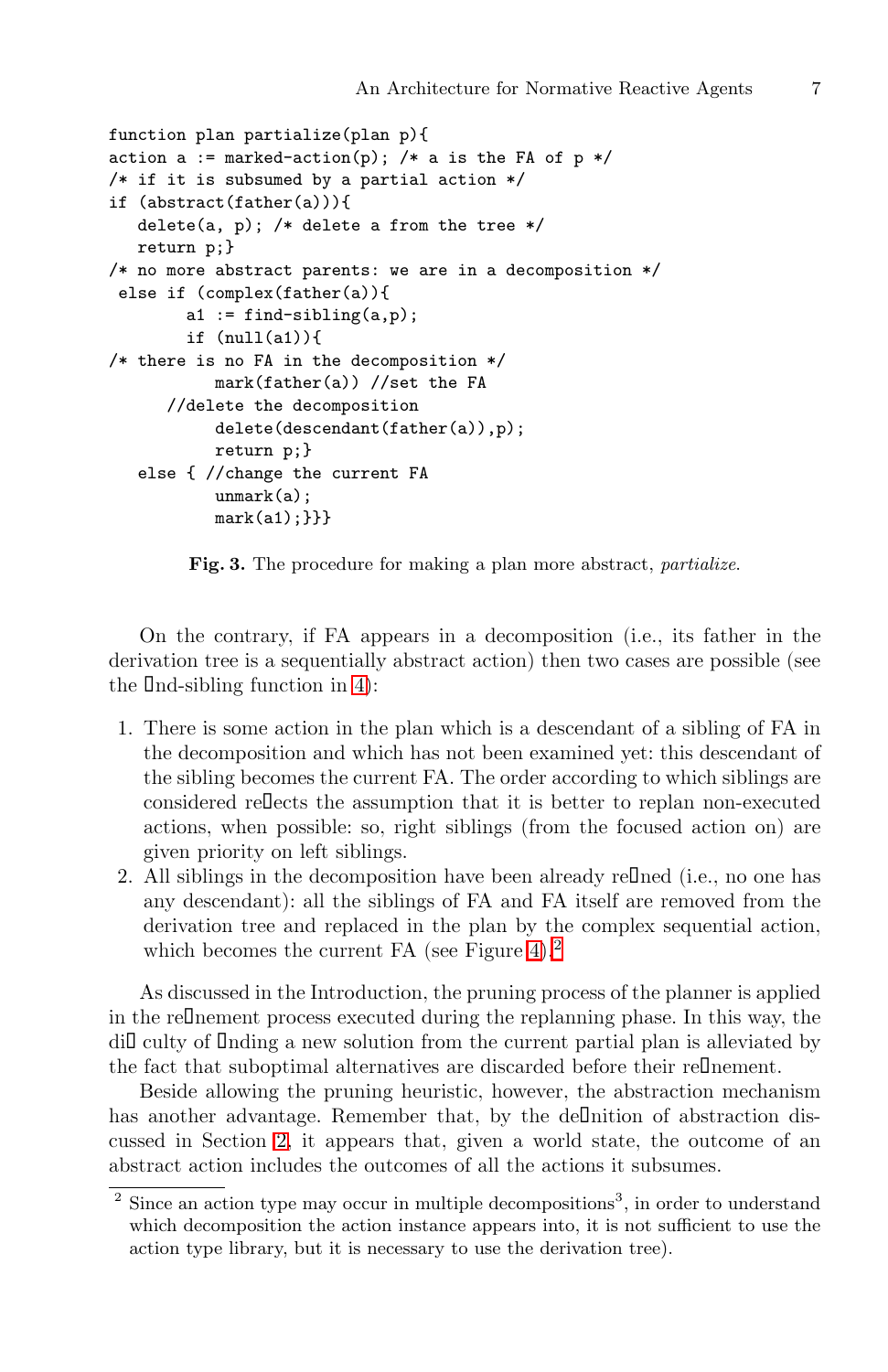```
function action find-sibling(a,p){
/* get the next action to be refined (in the same decomposition as a) */
action a0 := right-sibling(a,p);action a1 := leftmost(descendant(a0,p));
while(not (null (a1))){
/* if it can be partialized */
   if (not complex(father(a1))){
    unmark(a); //change FA
    mark(a1)
    return a1;}
/* move to next action */
  a0 := right-sibling(a0,p);a1 := leftmost(descendant(a0,p));/* do the same on the left side of the plan */
action a1 := left-sibling(a,p);action a1 := rightmost(descendant(a0,p));while(not (null (a1))){
   if (not complex(father(a1))){
    unmark(a);
    mark(a1)
    return a1;}
action a1 := left-sibling(a,p);
```
**Fig. 4.** The procedure for finding the new focused action.

Each time a plan  $p$  is partialized, the resulting plan  $p'$  has an expected utility interval that includes the utility interval of  $p$ . However  $p'$  subsumes also other plans whose outcomes are possibly different from the outcome of p. At this point, two cases are possible: either the other plans are better than  $p$  or not. In the first case, the utility of  $p'$  will have an higher higher bound with respect to  $p$ , since it includes all the outcomes of the subsumed plans.In the second case, the utility of  $p'$  will not have a higher upper bound than  $p$ . Hence,  $p'$  is not more promising than the less partial plan p.

The algorithm exploits this property (see the promising condition in the procedure replan) to decide when the iteration of the partialization step must be stopped: when a promising partial plan (i.e., a plan which subsumes better alternatives than the previous one) is reached, the partialization process ends and the refinement process is restarted on the current partial plan.

In order to illustrate how the replanning algorithm works, we will resort to the domain of the  $\circ$  ce world t illustrated in fig. [5.](#page-8-0) This domain consists of four interconnected rooms, where a robot accomplishes simple tasks like moving objects and delivering mail.

Consider the situation in which the robot  $X$  has the goal of getting the mail from room 2 to room 1, but wrongly believes that the door between 4 and 2 is open, and thinks that passing through it will sue to get to room 2.

In order to satisfy the goal to get the mail from room  $2$  to room  $1, X$  has devised a plan composed of the following steps (represented in the first box of figure [6\)](#page-10-0):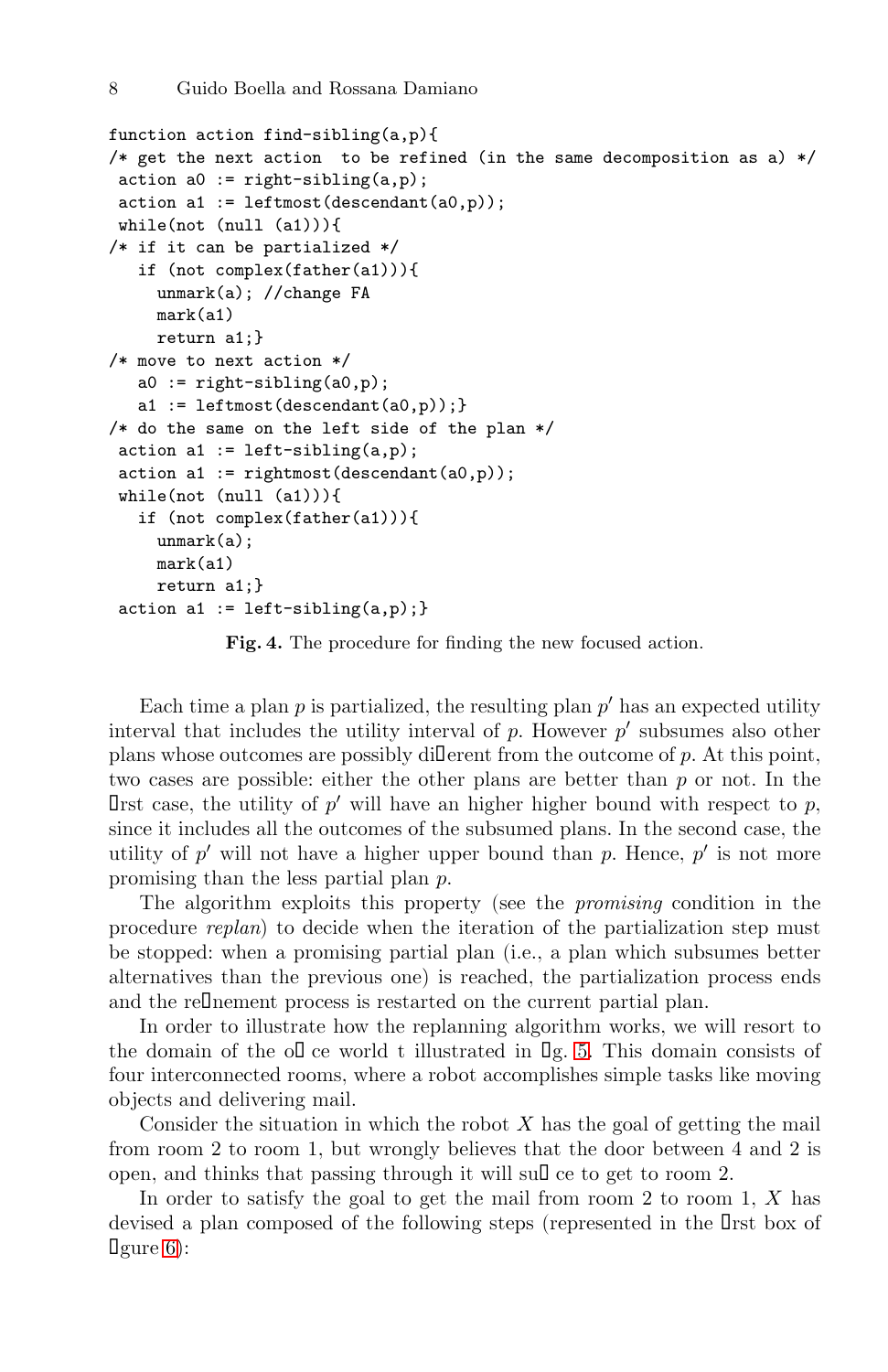<span id="page-8-0"></span>

Fig. 5. The plan of the agent X before replanning (left) and after replanning (right).

#### GO-X-4-2-door TAKE-MAIL-X GO-X-2-1 PUT-MAIL-X

After executing the step  $GO-X-4-2-door$ , X enters the meta-deliberation phase. At this point,  $X$  realizes that the plan has failed (it is still in room 4) because the door is locked, and starts replanning:

- $-$  First of all, the replanning algorithm identifies the focused action  $(FA)$ : the focused action is the first action in the sequence of non-executed actions whose preconditions are not satisfied.In this example, TAKE-MAIL-X is marked as the Focused Action: as TAKE-MAIL-X requires the agent to be in the same room (room 2) as the mail in order to successfully perform the taking action, its preconditions are clearly not satisfied.
- $-$  Since the abstract action which subsumes the focused action  $(FA)$  in the action hierarchy, GET-MAIL-X, is a sequentially abstract action, the replanning algorithm examines the right siblings of GO-X-4-2-door, GO-X-2-1 and PUT-MAIL-X, in search of a non-elementary, abstract action to become the new  $FA$ .

However, none of the right siblings of the currently focused action, TAKE-MAIL-X, can be marked as the new  $FA$ , as GO-X-2-1 and PUT-MAIL-X are both elementary action types.

- $-$  At this point, the only left-side sibling of the  $FA$  in the action hierarchy, GO-X-2, is examined: this action type has a descendant, GO-X-4-2-door, which is subsumed by an abstract action type (GO-X-4-2): GO-X-4-2-door becomes the new  $FA$ .
- **–** Since GO-X-4-2-door is directly subsumed by a abstract action type, GO-X-4-2, the latter is substituted for GO-X-4-2-door in the plan frontier, and the new partial plan thus obtained is feeded to the planner for refinement. As it can be seen by looking at the action hierarchy depicted in figure [6,](#page-10-0) the partial plan GO-X-4-2 TAKE-MAILX GOX-2-1 PUT-MAILX is a promising one: as it subsumes an alternative refinement of the initial plan which is contextually more appropriate than the now inexecutable initial plan (GOX-4-2-long GOX-2-1 PUT-MAILX does not require the door to be open, as it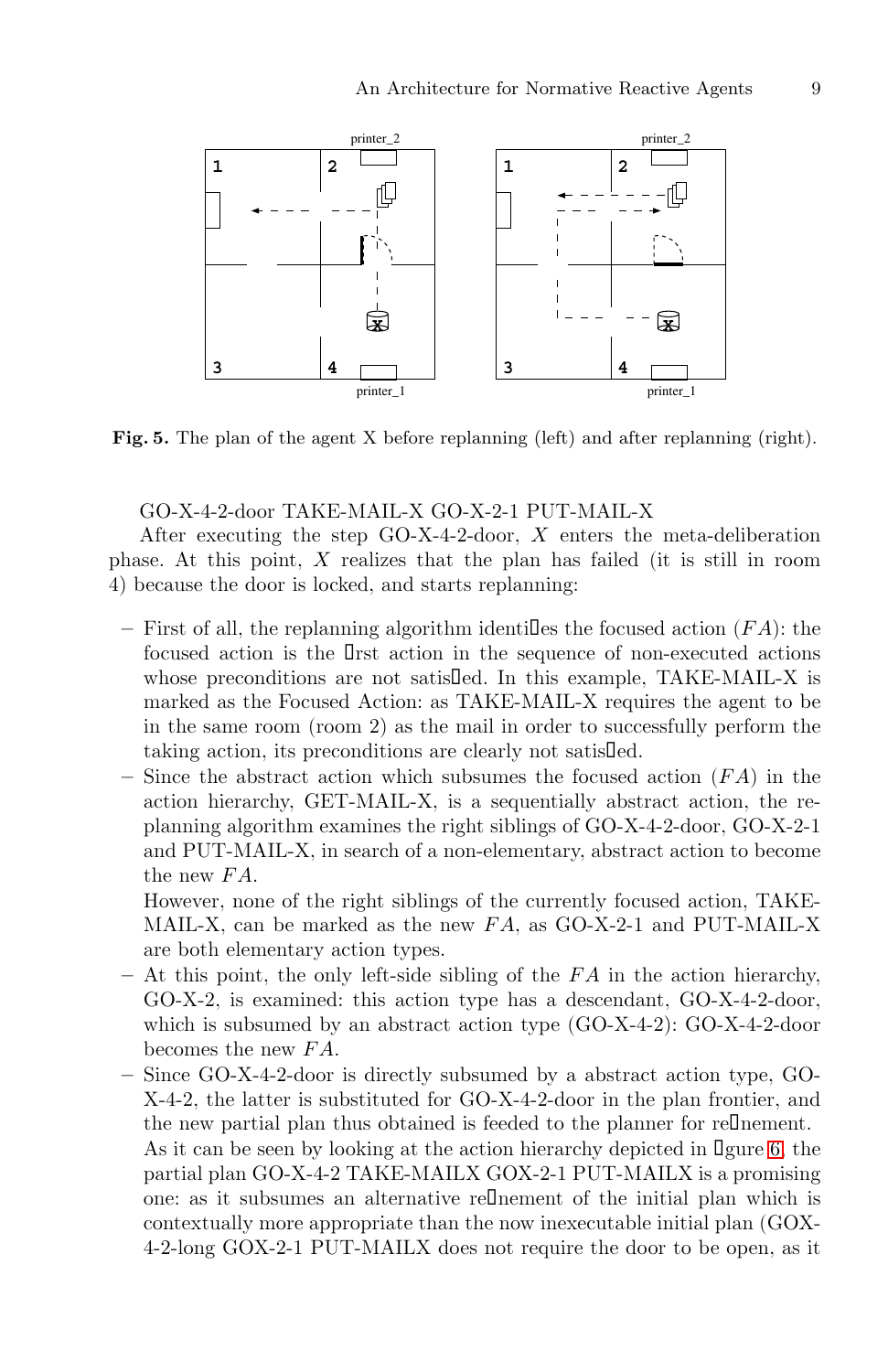consists of taking a longer path through rooms 3 and 1), it has a higher upper utility bound.

**–** When the planner refines the new partial plan, it produces the following refinement of the partial plan (graphically represented in the second box of figure [6](#page-10-0) and in figure [5\)](#page-8-0): GOX-4-3 GOX-3-1 GOX-1-2 TAKE-MAILX GOX-2-1 PUT-MAILX

Finally, the execution is resumed, starting from the first action of the new plan.

As it has been remarked on by ([\[9\]](#page-16-0)), reusing existing plans raises complexity issues.They show that modifying existing plans is advantageous only under some conditions: in particular, when, as in our proposal, it is employed in a replanning context (instead of a general plan-reuse approach to planning) in which it is crucial to retain as many steps as possible of the plan the agent is committed to.Second, when the complexity of generating plans from the scratch is hard, as in the case of the decision-theoretic planner we adopt.

For what concerns the complexity issues, it must be noticed that the replanning algorithm works in a similar way as the iterative deepening algorithm.At each stage, the height of the tree of the state space examined increases.The difference with the standard search algorithm is that, instead of starting the search from the tree root and stopping at a certain depth, we start from a leaf of the plan space and, at each step, we select a higher tree which rooted by one of the ancestors of the leaf.

In the worst case, the order of complexity of the replanning algorithm is the same as the standard planning algorithm.However, two facts that reduce the actual work performed by the replanning algorithm must be taken into account: first, if the assumption that a feasible solution is "close" to the current plan is true, then the height of the tree which includes both plans is lower than the height of root of the whole state space. Second, the pruning heuristics is used to prevent the refinement of some of the intermediate plans in the search space, reducing the number of refinement runs performed.

[\[8\]](#page-16-0) has proposed a similar algorithm for an SNLP planner.The algorithm searches for a plan similar to known ones first by retracting refinements: i.e., actions, constraints and causal links.In order to remove the refinements in the right order, [\[8\]](#page-16-0) add to the plan an history of 'reasons' explaining why each new element has been inserted.

# **5 A Model of Normative Reasoning**

In the approach proposed by [\[2\]](#page-15-0), the normative knowledge of an agent, beside the content of the norm, encodes the representation of the behavior of the normative authority, who is in charge of enforcing the respect of norms by means of sanctions or rewards. The decision about whether to comply with the norm or not is reduced to a rational choice, given the expected behavior of the normative agent.

The agent reasons on the alternatives constituted by respecting or non respecting a norm in terms of the reaction of the normative agent: the norm-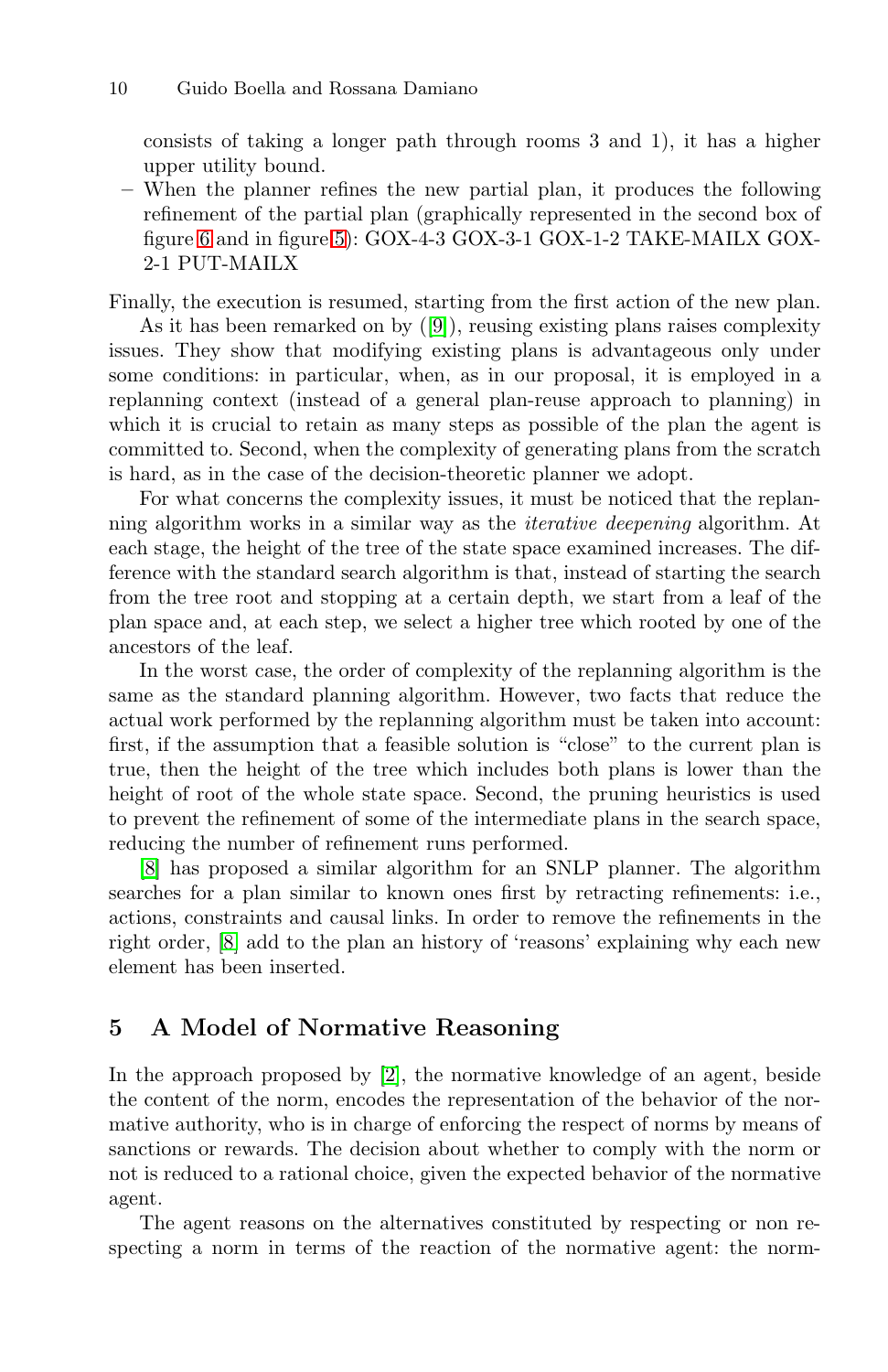<span id="page-10-0"></span>

**Fig. 6.** A representation of the steps performed by the replanning algorithm on the action hierarchy given X's plan. The original plan  $(1)$ ; a new node is marked as the focused action (GO-X-4-2) and a different instantiation of the it is chosen (2), the sequence of steps composing the action GOX-4-2-long.

compliant behavior has a cost but avoids the risk of a sanction, while not respecting the norm allows the agent to save resources but exposes him to a sanction.Alternatively, the satisfaction of a norm can be associated with a reward, whose aim is to motivate agents to respect the norm.

- The **bearer** of the norm is the agent who is obliged to respect the norm.
- The **normative authority** is the agent who is in charge of enforcing the respect of the norm; in order to do so, he has the faculty of sanctioning or rewarding the bearer depending on her compliance to the norm.
- The **sanction** (or **reward**) is an action of the normative authority, which provides the bearer with the rational motivation for respecting the norm.
- The **content** of the norm is the prescription it contains; in other words, the norm establishes for the bearer the obligation to adhere to a certain behavior.
- The **triggering condition** of a norm describes the condition in which the norm becomes relevant for the bearer, by making her obliged to bring about the content of the norm.

The existence of a norm in the agent normative knowledge is independent of the obligation it establishes for the bearer, which is contextually determined.If the current situation matches the triggering condition of a norm stored in the knowledge base of an agent (i.e., a norm of which he is bearer), the norm is instantiated, and the agent becomes obliged to respect it.Every time an agent is obliged to a norm, he forms a **normative goal** with reference to that norm, i.e., he forms the goal to comply with the norm, or, more specifically, to bring about the prescription contained in the norm. This goal is an *exogenous* goal, deriving from the obligation to respect the norm which is pending on the agent as a consequence of the triggering of the norm; it becomes an agent's goal by means of adoption.Again, adoption is the bridge between the agent's commitment and its social environment.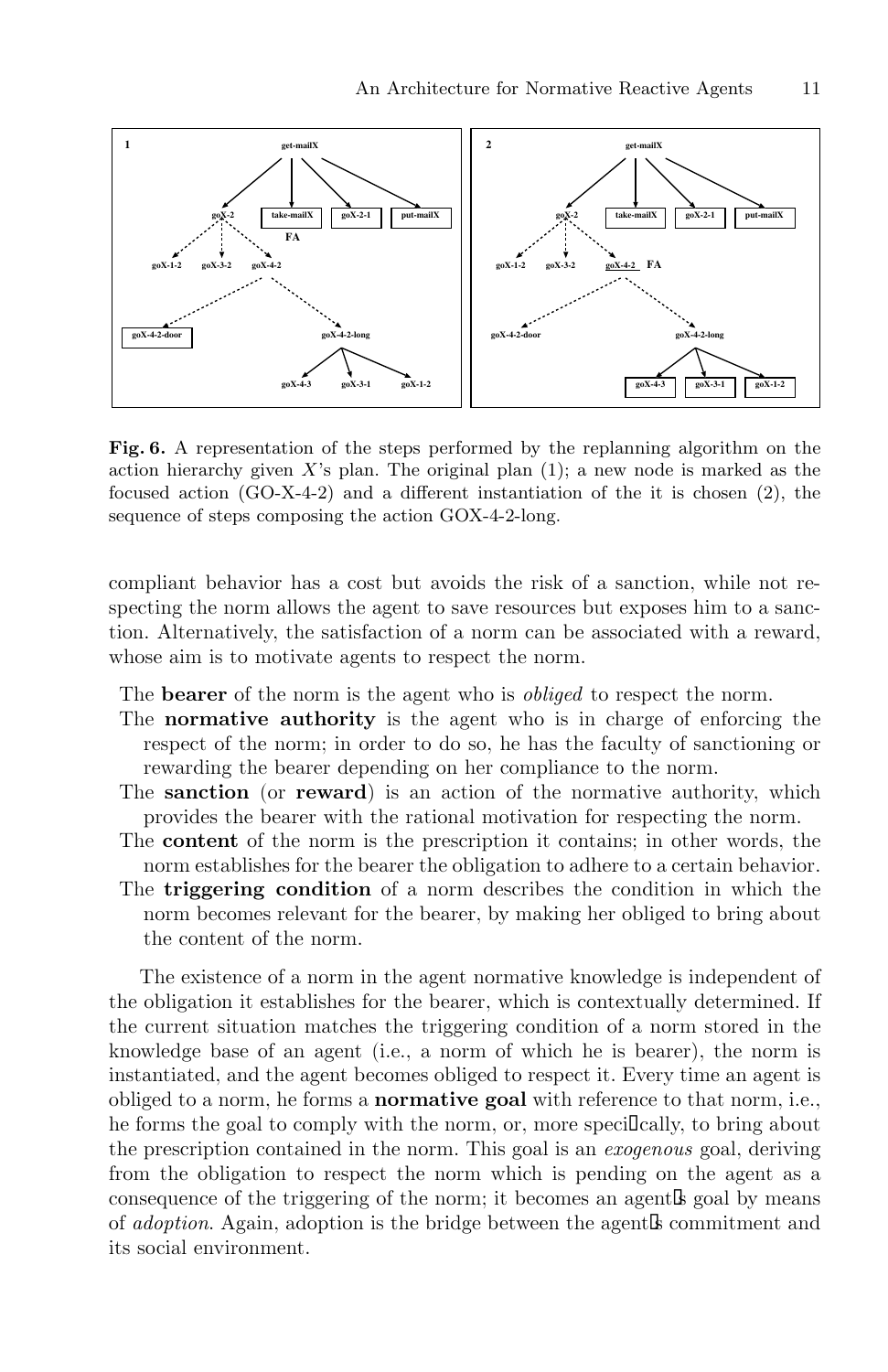During the normative deliberation, the agent who is subject to the obligation to respect the norm (the bearer of the norm, according to the definition above) evaluates the reaction of the normative authority by performing a *look*ahead step.In practice, the bearer considers the possibility that the normative agent sanctions him for violating the norm, or rewards him for respecting the norm, as prescribed in the definition of the norm itself. This process – similar to game-theoretic approaches – is carried out by means of the *anticipatory plan* $ning$  technique illustrated in [\[1\]](#page-15-0). The agent computes the plans for bringing the about the normative goal, and trade them off against his current intentions from an utilitarian point of view.However, the expected utility is not evaluated on the outcome of these plans, but in the light of the normative authority's subsequent reaction: the agent becomes committed to the normative goal only if the corresponding plans yield a higher utility in the agent preference model.

In this way, the sanction is not an external event, but the result of the activity of the normative authority, who is an intelligent reactive agent as well: the normative authority has the goal of enforcing the respect of the norm, by detecting the violations to the norm and sanctioning them accordingly.When the agent who is subject to an obligation reasons on the utility of complying with it, he must have a model of the normative authority, that he uses to predict the reaction of normative authority.

Under certain circumstances, in fact, the agent may decide that it is not worth complying with the norm because there is a low probability that the normative authority will detect the violation, or that he will issue a sanction. Besides, an agent may try to deceive the normative authority by inducing the normative to incorrectly believe that he complied with the norm part, or by preventing the normative authority from becoming aware of the violation. Finally, an agent may violate a norm by planning to avoid the effects of the sanction in some way.

# **6** Reactivity to Norms

Being situated in a social environment, an agent must be able to react to norms which are contextually triggered: a norm can be triggered by the agent's behavior itself, by a change in the environment, or else as a consequence of the behavior of another agent. Here, we are concerned with *reactivity to norms*, i.e., with the situations in which the preference for the compliance to a contextually instantiated norm must be reconciled with existing intentions;

An agent does not devise and evaluate a norm-compliant behavior in isolation from its current intentions.The agent's current commitment constitutes the background ([\[3\]](#page-15-0)) against which the agent devises a plan which complies with the norm: the agent reasons on its current intentions trying to modify them in order to devise a norm-compliant plan.This line of behavior is then traded off with the option of not complying with the norm, in the light of the reaction of the normative authority.In this model, norms are treated as an exogenous and asynchronous source of goals which are submitted to the agent for deliberation;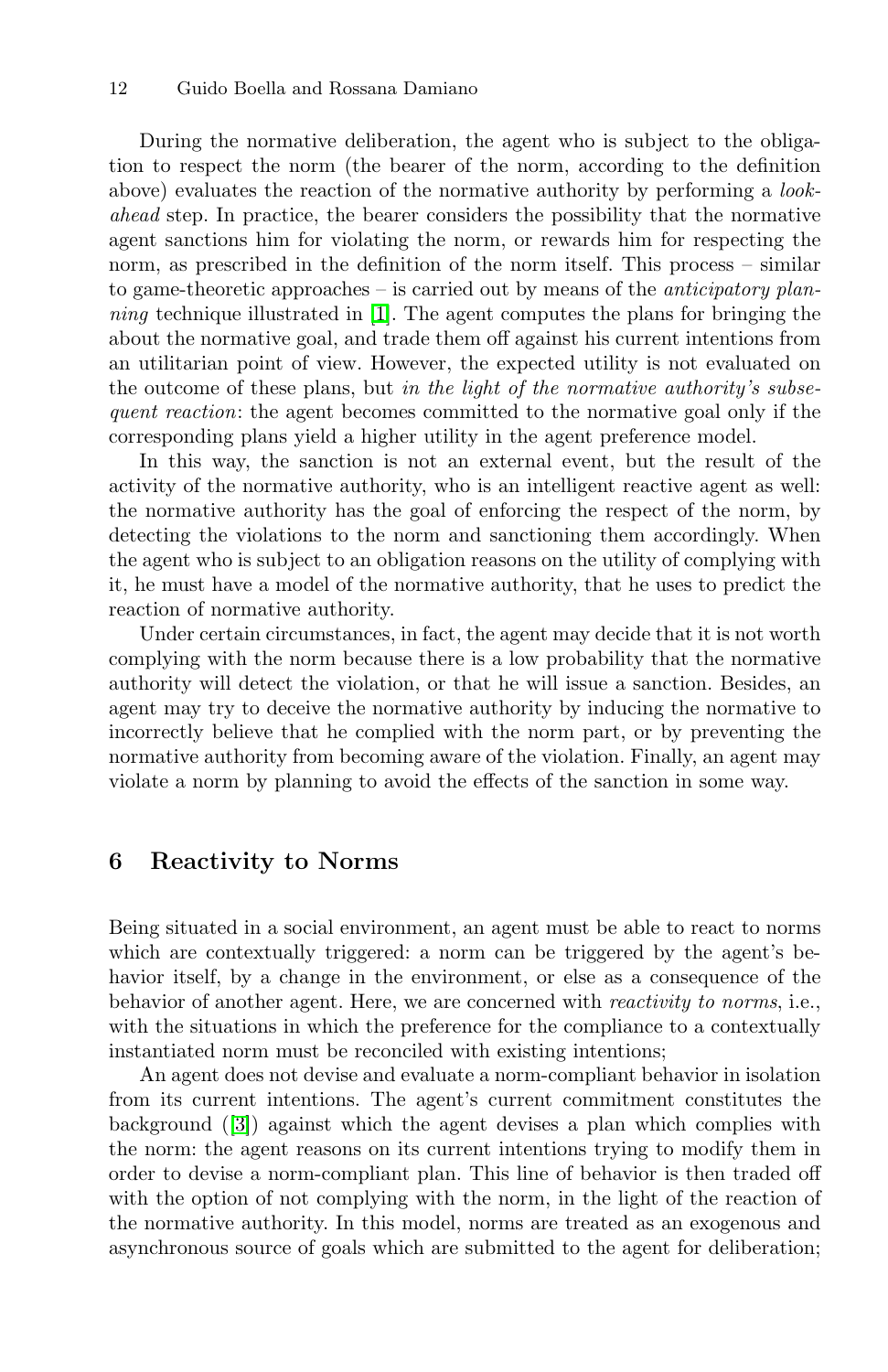at the same time, norm instances modify the utility that the different alternatives have for the agent, depending on the application of the sanction.

In section [2,](#page-1-0) we described an architecture for reactive agents, focussing on how the agent modifies its current intentions depending on how the changes of a dynamic environment affect the utility provided by his current intentions.Here, we want the agent to react to events which set up new goals and modify the utility as a consequence of a possible sanction, like the instantiation of norms. In order to do so, we exploit the architecture presented in section [2](#page-1-0) to provide the agent with the capability to monitor for new goals and to modify its current intentions in order to achieve them.

Norms are stored in the agent's **normative knowledge base**; as illustrated above, the definition of a norm includes a triggering condition, which, when instantiated, gives rise to a normative goal.After the deliberation phase (see the reactive agent architecture presented in Chapter 2), the agent monitors for normative goals, by checking if the conditions of the norms stored in her knowledge base are verified: if one or more norms are triggered, new normative goals arise, and are adopted by the agent.

After adopting a normative goal, the agent tries to integrate its current intentions with actions for satisfying the new goal; the integration process yields a set of new plans, but the agent's commitment is not affected so far.The expected utility of the original plan and of the new plans is evaluated after performing the look-ahead step (which is carried out by exploiting the anticipatory planning framework), i.e. in the light of the reaction of the normative agent  $([1], [2])$  $([1], [2])$  $([1], [2])$  $([1], [2])$  $([1], [2])$ : as a result of the utility-based trade-off between the alternatives (preference-driven choice), the agent may commit to a plan which complies with the normative goal.

As illustrated above, when the triggering condition included in the definition of a norm is instantiated, it gives rise to a normative goal.After the deliberation phase in the reactive agent architecture presented in section [2,](#page-1-0) the agent monitors for normative goals, by checking if the conditions of the norms stored in his knowledge base are verified: if one or more norms are triggered, new normative goals arise, and are adopted by the agent.After adopting a normative goal, the agent tries to modify his current intentions in order to satisfy the new goal; the replanning process yields a set of new plans, but the agent's commitment is not affected so far (see figure [7\)](#page-14-0).

Norms can be classified according to their content, given the distinction between **prescriptions** and **prohibitions**; given a plan which constitutes the agent's current intention, prescriptions normally require the bearer of the norm to add new action to the current plan in order to bring about the normative goal, while the prohibitions, by posing constraints to the viable courses of actions, normally require that the agent modifies the current plan. At the same time, both normative prescriptions and prohibitions can concern **states of af**fairs of **courses** of action. From the point of view of the integration with current intentions, norms referred to state of affairs require more reasoning to the agent, as the relation with courses of action is not given in the norms.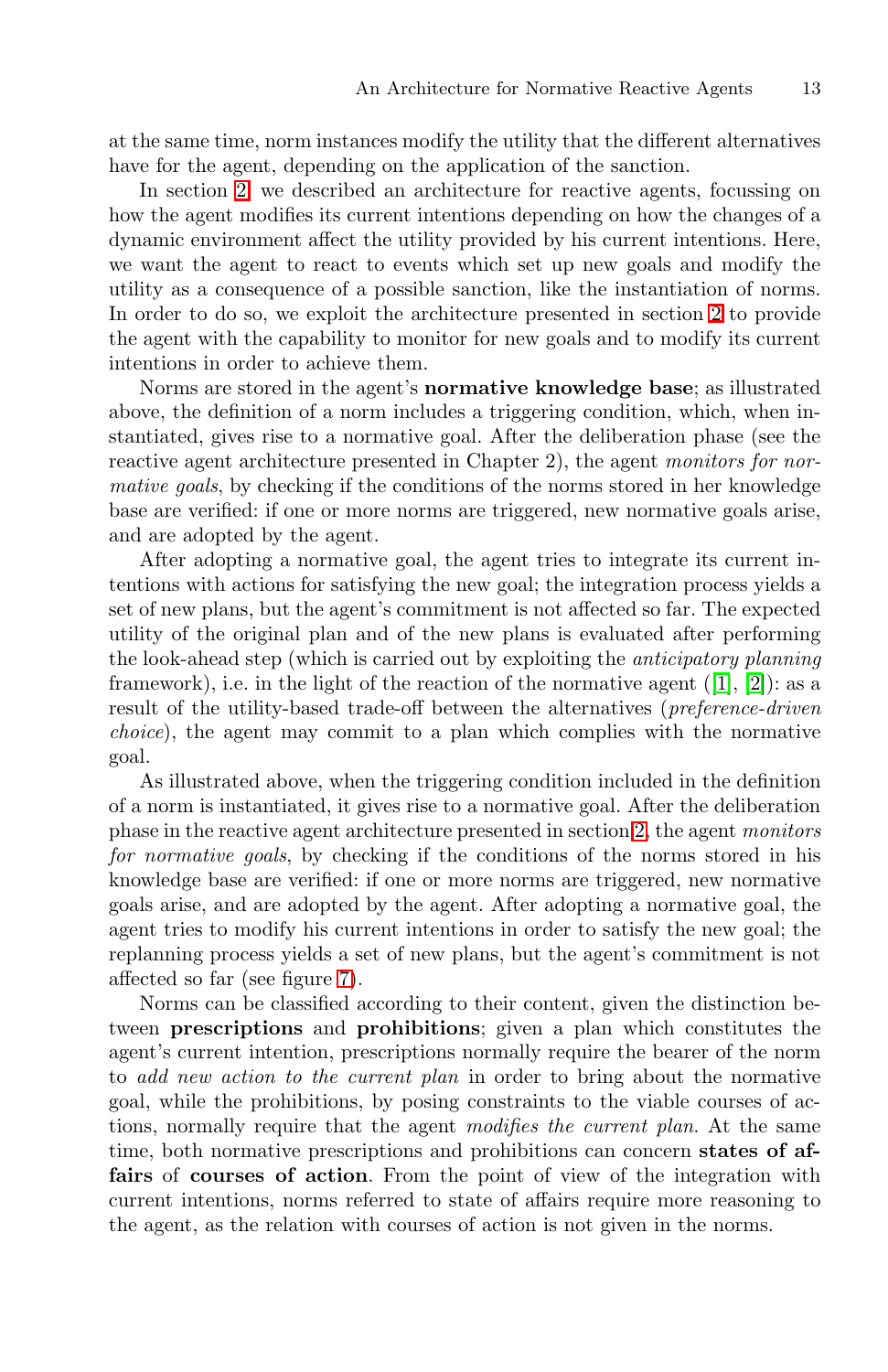In summary, the content of a norm can be constituted by:

- **–** The prescription to bring about a certain **state of affair**; in this case, the agent forms a normative goal to achieve the prescribed state of affair, without being constrained to a specified course of action.In other words, the norm does not give any instruction about how the prescribed state of affair must be produced.
- **–** The prescription to execute a certain **course of action**, in order to get a certain state of affair.In this case, the focus is on the execution of the prescribed course of action.
- **–** The prohibition to bring about a certain **state of affairs**.In this case, the normative goal is to avoid achieving the prohibited state of affairs. Again, the norm does not pose any constraints to the courses of action the agent may be committed to execute.
- **–** The prohibition to execute a certain **course of action**.

In this paper, we focus on norms which express prohibitions, i.e., they concern a state which holds and must not be made false by the agent's plan, or an action which must not occur in the agent's  $plan<sup>4</sup>$ . Prohibitions cause *maintenance* goals to arise: differently from achievement goals ([\[4\]](#page-15-0)), which require the agent to do something to achieve them, the agent needs not insert new steps in the plan to satisfy a maintenance goal; on the contrary, he only has to assure that the plan achieving his intentions does not make the prescribed state false.<sup>5</sup>

However, the expected utility of the original plan and of the new plans should be evaluated after performing the look-ahead step (which is carried out by exploiting the anticipatory planning framework), i.e. in the light of the reaction of the normative agent  $([1], [2])$  $([1], [2])$  $([1], [2])$  $([1], [2])$  $([1], [2])$ : as a result of the utility-based trade-off between the alternatives (preference-driven choice), the agent may commit to a plan which complies with the normative goal.Since the details of planning with anticipatory coordination are described elsewhere, here we will not discuss this issue: we simply assume that the utility of the plans which violates the norm is lowered as an effect of the sanction.

The normative behavior of an agent is generated through the following steps:

1. **Reactivity**: if the agent comes to believe that the triggering condition of a norm is true, he checks whether his currently intended plan violates the prohibition (i.e. some step makes the goal false); if this is not the case, he continues his activity.In case the prohibition is violated the agent has to consider whether to replan his current plan in order to find a more profitable plan which avoids the sanction.Since a violation can be equated to a failure, the replanning algorithm described in section [4](#page-4-0) is used: the focused action is the step which makes the prohibited goal true.

<sup>&</sup>lt;sup>4</sup> For an account of how *prescription* norms lead the agent to modify his plans see [\[6\]](#page-15-0) and how norms filter the agent's choices in the intention formation phase itself, see  $|2|.$ 

<sup>5</sup> Unless the agent is explicitly required to watch for the goal to hold, thus actively acting to prevent it from being falsified by other agents.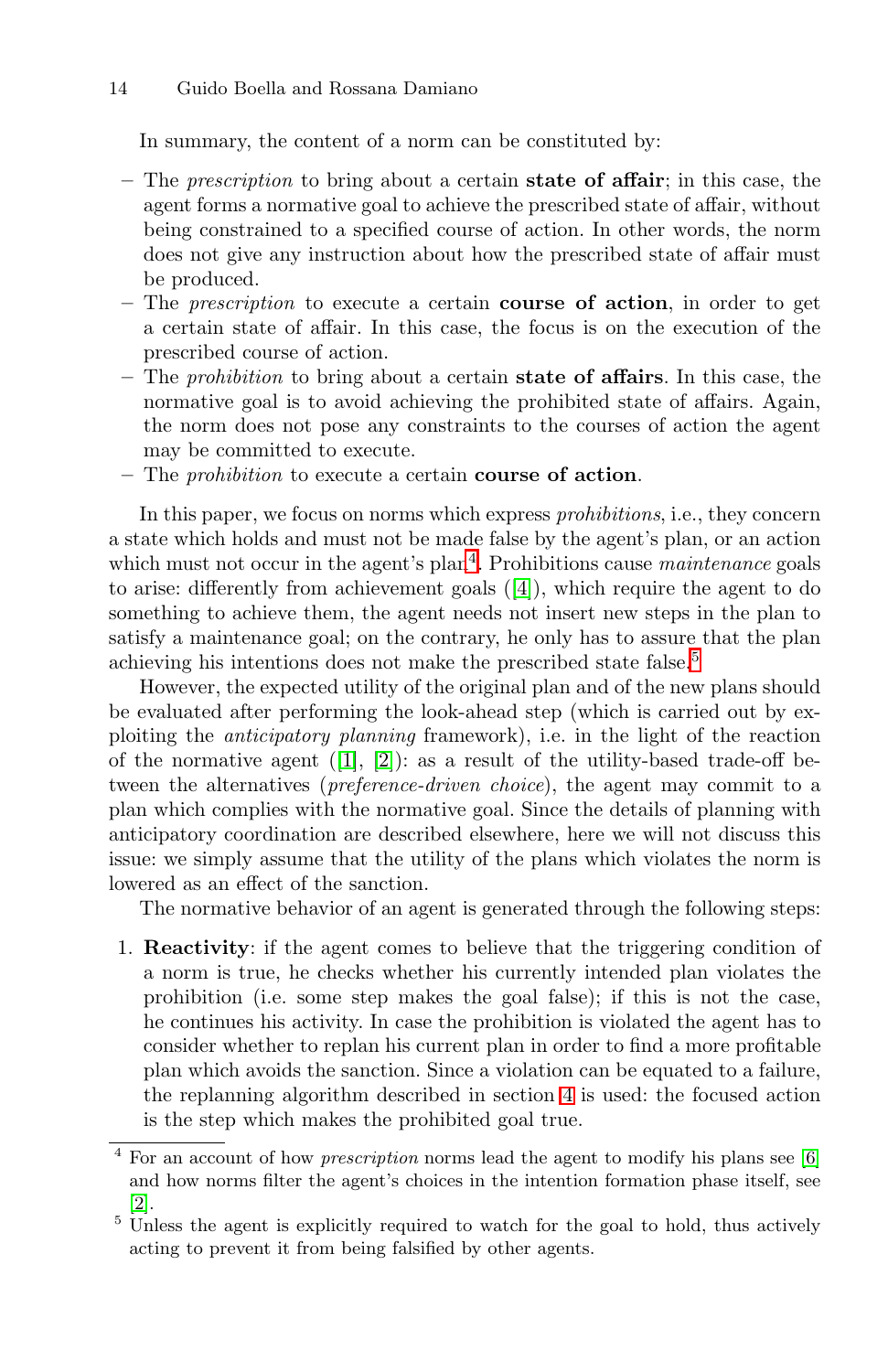```
procedure agent (goal, subj-world){ /* initial planning phase */
  plan := deliberate (goal, subjective-world);
  execution := initialize-execution (plan);
  loop { /* the agent loop begins here */
    /* execute next action */
    objective-world := execute (next action);
    subj-world := monitor (next-action); /* sensing */
    /* check if goal has been achieved */
    if (execution.actions-to-execute = empty
      and achieved-goal (subj-world, goal) = T) return success;
    else{ /* The meta-deliberation phase is entered: */
      if (monitor-execution (subj-world) = ''replan"){
      /* the agent tries to revise its intentions */
        /* redeliberation is attempted */
        new-plan := re-deliberate (execution, subj-world, goal);
        if (new-plan)
          {/* new feasible plan found, update intentions */
          plan := new-plan;
          update-intentions (plan, execution)}
        else return failure /* no new feasible plan */
        }}}}
   if (not (Monitor-Norms = empty)) /* the agent monitors for norms */
     /* norms triggered: normative reasoning */
     plan :=Normative-Deliberation(plan, norms, subj-world)
     /* set the next action to resume execution */
     set-next-action (execution)
   }}}}
```

```
Fig. 7. The procedure for finding the new focused action.
```
- 2. **Utility evaluation under anticipatory coordination**: during the replanning phase under a prohibition, the agent evaluates the utility of complying with the norm or not in the light of the reaction of the normative authority, by performing the anticipatory reasoning mentioned above: plans which violate the prohibition will receive a lower utility evaluation with respect to the plans which respect it.
- 3. **Normative deliberation**: at the end of the replanning phase, the agent is returned with the plan which provides the best individual utility, i.e., which optimizes the trade-off between the advantage of achieving the individual goals of the agent against the disadvantage of being sanctioned.

Now consider again the replanning problem illustrated in section [4.](#page-4-0)Suppose that the supervisor of the robot has issued a prohibition to open the door between rooms 4 and 2 (see figure [5\)](#page-8-0): the utility of the robot's current plan drops, as it involves violating the prohibition.In order to find a new plan which complies with the prohibition,  $X$  enters a replanning phase on its current plan (GO-X-4-2-door TAKE-MAIL-X GO-X-2-1 PUT-MAIL-X).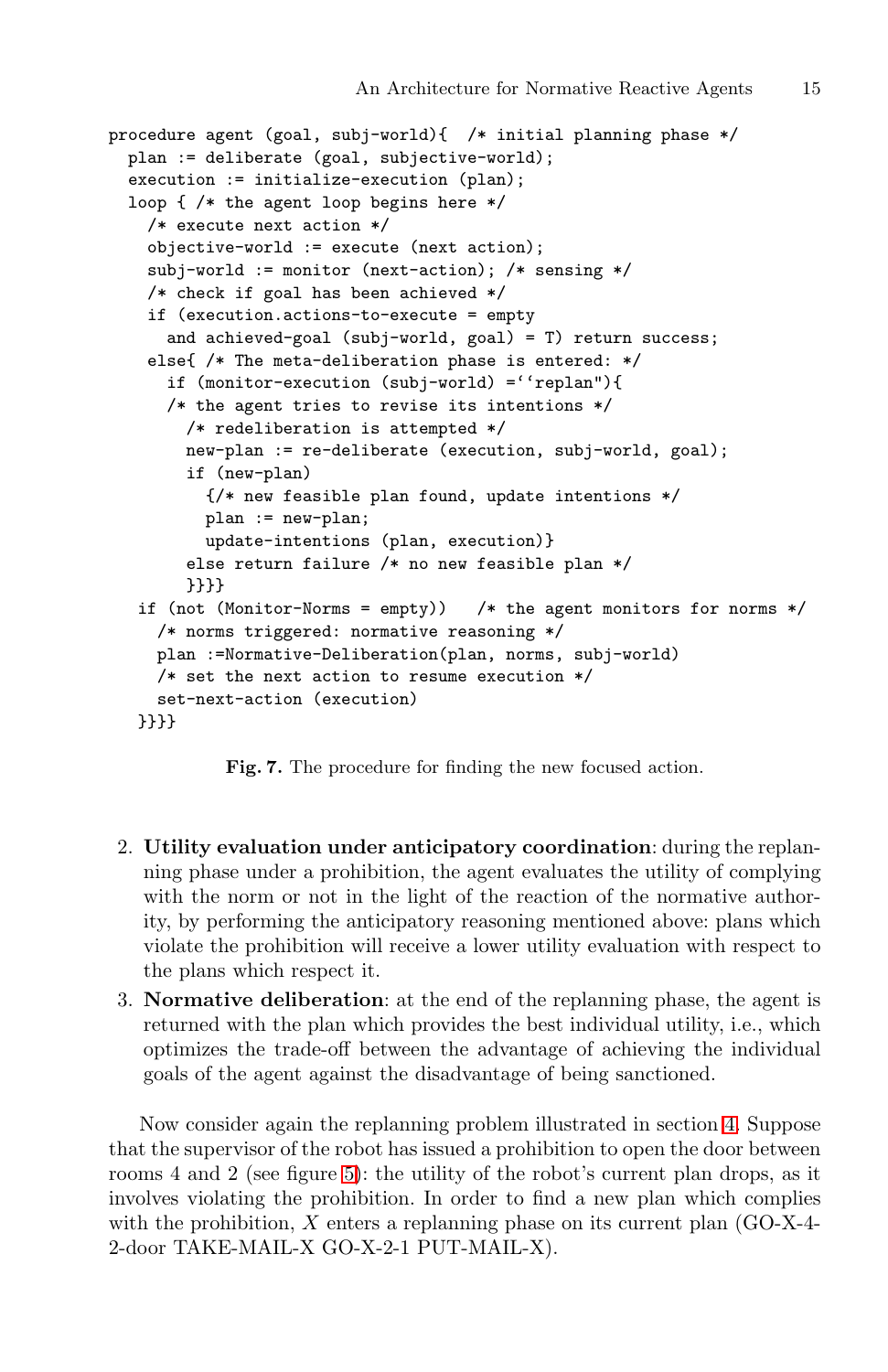<span id="page-15-0"></span>In parallel to the replanning example, the replanning component outputs a plan where the step of going through the door has been replaced by a sequence of steps which don't require the robot to go through the door. However, differently to the previous example, in this case the utility of the initial plan for the robot does not decrease as a consequence of a mismatch between the subjective knowledge of the agent and the world (where the plan turned out to be inexecutable), but, rather, as a consequence of the preference for not being sanctioned for violating the prohibition to open the door.Notice that, in this case, the initially focused action  $(FA)$  is GO-X-4-2-door, so the replanning algorithm begins by replacing it with GO-X-4-2.

### **7 Related Work and Conclusions**

The model of normative reasoning and the norm-reactive architecture which is implemented in our agent allows the generation of a flexible normative behavior, in which the compliance to norms is subordinated to a rational decision process based on individual utility.The evaluation of the utility of complying to norms is accomplished within the context of the agent's current intentions and accounts for the reaction of the normative authority, thanks to the use of anticipatory reasoning.At the same time, this solution does not exclude that the agent decides to comply with the norm as a result of an existing private goal.

The work presented here shares the advantage of generating a flexible behavior with the architecture proposed by [5], where norm-compliance is filtered through the agent's goals and intentions by means of a process which makes use of individual strategies.However, in our proposal, flexible norm-compliance is obtained by means of a utility-driven comparison of the norm-compliant line of behavior with the agent's current intentions.

# **References**

- 1. G. Boella, R. Damiano, and L. Lesmo. Cooperation and group utility. In N.R. Jennings and Y. Lespérance, editors, *Intelligent Agents VI*, pages 319–333. Springer, 2000.
- 2. G. Boella and L. Lesmo. A game theoretic approach to norms. Cognitive Science Quarterly, 2002.
- 3. M. E. Bratman, D. J. Israel, and M. E. Pollack. Plans and resource-bounded practical reasoning. Computational Intelligence, 4:349–355, 1988.
- 4. P. R. Cohen and H. J. Levesque. Intention is choice with commitment. Artificial Intelligence, 42:213–261, 1990.
- 5. R. Conte, C. Castelfranchi, and F. Dignum. Autonomous norm acceptance. In J. Mueller, editor, Proc. of the 5th International Workshop on Agent Theories, Architectures and Languages, Paris 1998, LNAI, Berlin, 1999. Springer.
- 6. Rossana Damiano. The Role of Norms in Intelligent Reactive Agents. Ph.d. thesis, Universitá di Torino, Torino, Italy, 2002.
- 7. P. Haddawy and M. Suwandi. Decision-theoretic refinement planning using inheritance abstraction. In Proc. of 2nd AIPS Int. Conf., pages 266–271, Menlo Park, CA, 1994.